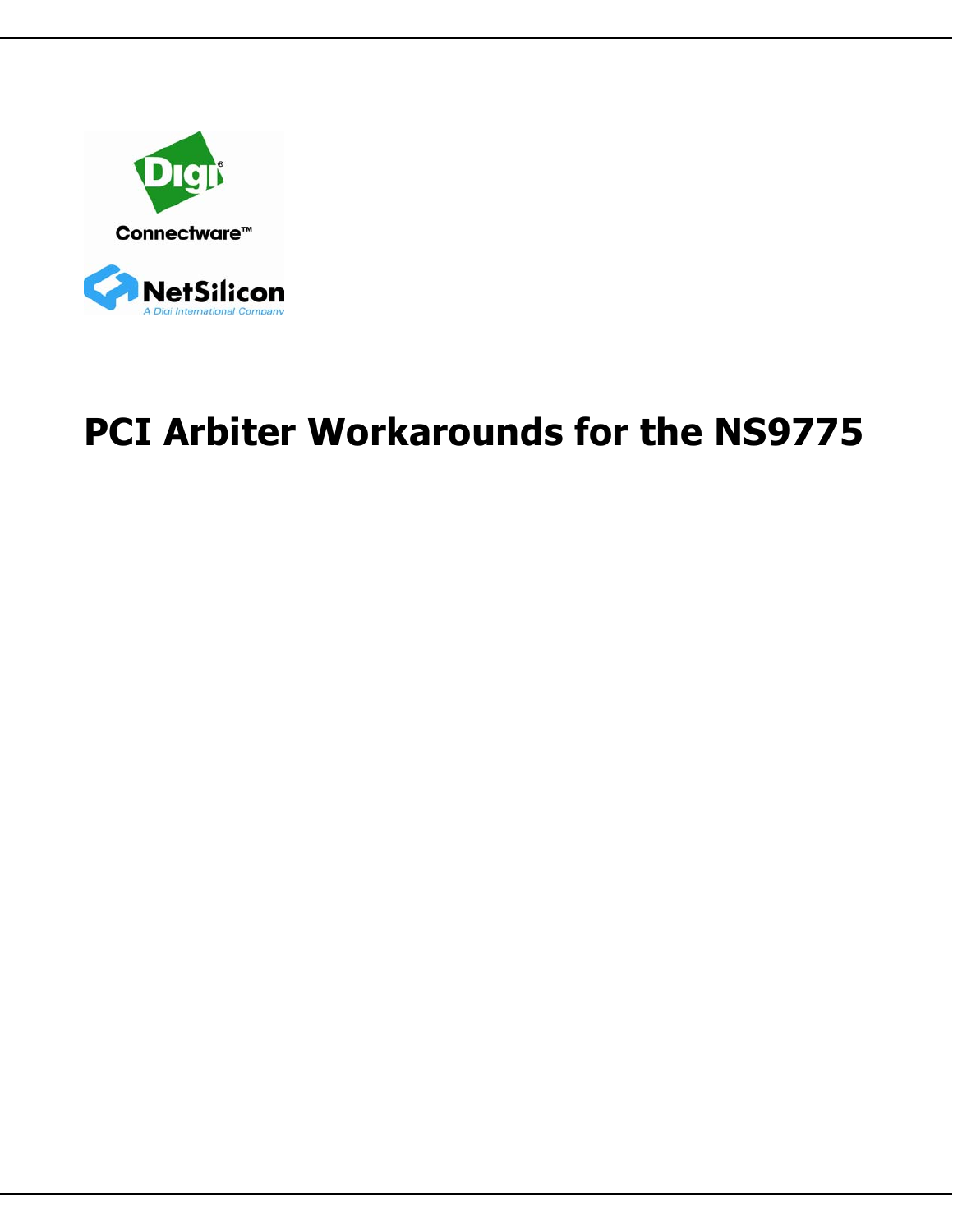## **Table of Contents**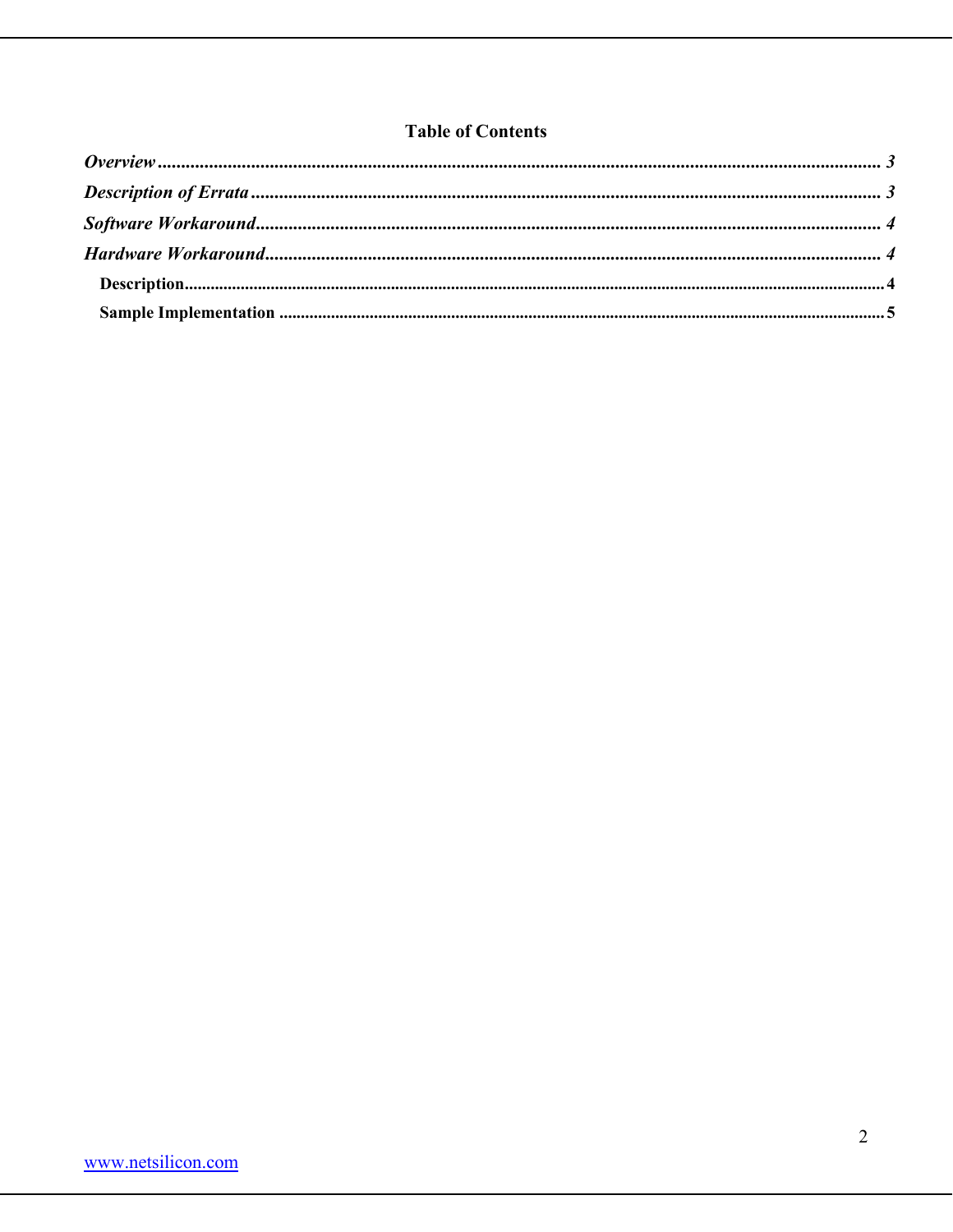## **PCI Arbiter Workarounds for the NS9775**

## **Overview**

This application note describes:

- NS9775 PCI arbiter errata
- Software workaround for the errata
- Hardware workaround for the errata

# **Description of errata**

When a PCI master negates its REQ# and IRDY# on the same clock cycle, as shown in Figure 1, and no other PCI master is requesting the bus, the PCI arbiter determines that this master is still requesting the bus and grants the bus to it.

Because the master does not take ownership of the bus within 16 PCI clocks, it is considered "broken" by the arbiter and taken out of service. As a result, the PCIBRK\_Mx bit in the PCI Arbiter Interrupt Status register is set, indicating a "broken" master, and all further bus requests are ignored from this master until the PCIEN\_Mx bit in the PCI Arbiter Configuration register is toggled from low to high by software.



**Figure 1: REQ# and IRDY# negated on same clock edge**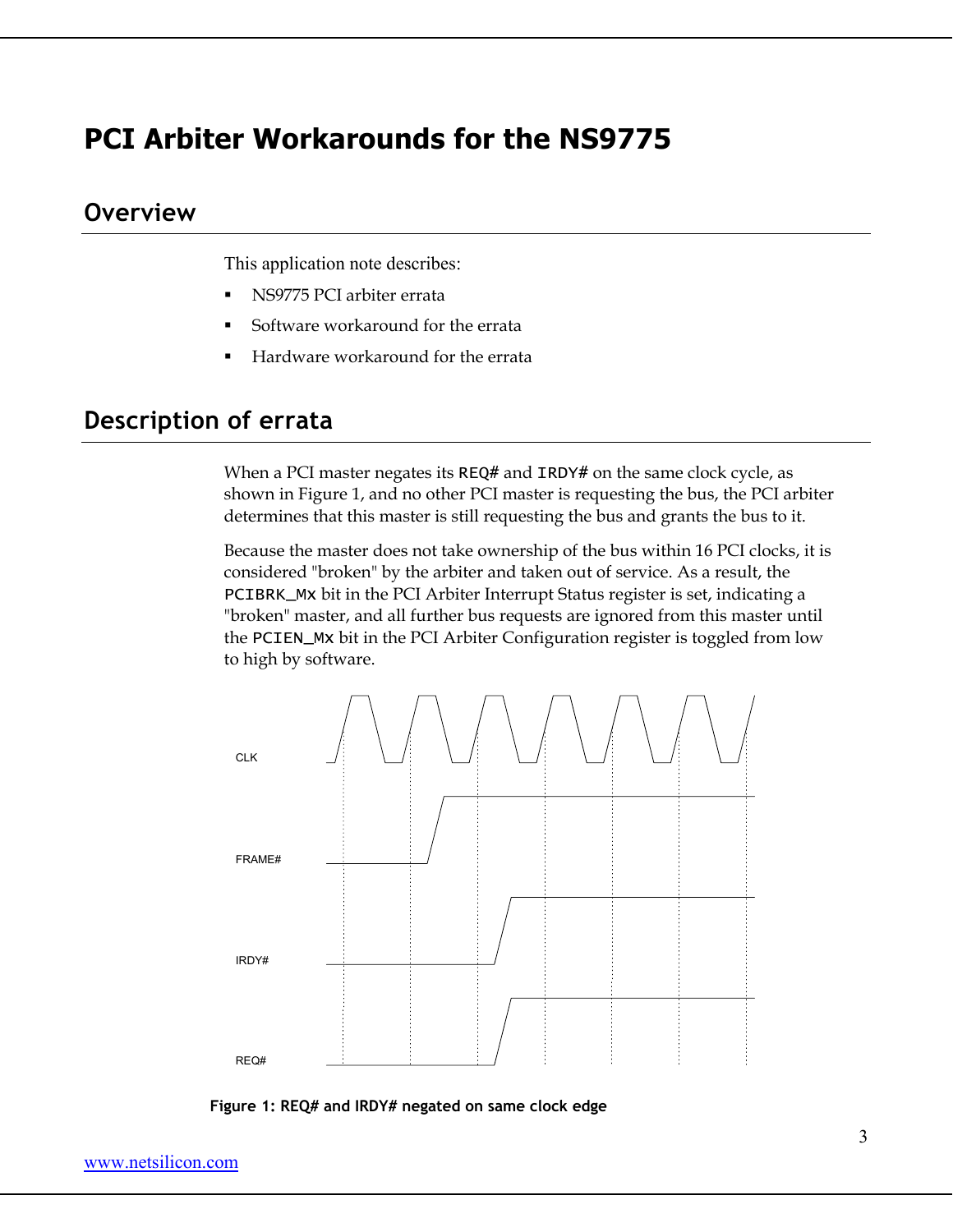## **Software workaround**

Some PCI devices have a bit that controls when REQ# is negated. If this bit exists, this is the preferred workaround.

Otherwise, enable the PCIBRK\_Mx interrupts for all masters present in the system by setting the associated EN\_PCIBRK\_Mx bits in the PCI Arbiter Interrupt Enable register. When a "broken" master interrupt is received, the master can be re-enabled by toggling the PCIEN\_Mx bit for the broken master from low to high in the PCI Arbiter Configuration register.

## **Hardware workaround**

#### **Description**

The workaround negates the REQ# signal when the master takes control of the bus so that the NS9775 does not see REQ# active when IRDY# is negated at the end of the cycle. This does not affect the master's ability to be granted the bus again at the end of the current PCI cycle because:

- The only way the current master can be granted the next bus cycle is if no other masters are requesting the bus.
- If no other masters are requesting the bus, the PCI arbiter parks ownership on the last master.

The hardware workaround is implemented as a 1-bit state machine that generates a gating signal that enables and disables the PCI REQ# from the master to the associated input of the NS9775. Figure 2 provides a state diagram.

When the state machine is in the GATE\_ON state, the REQ# from the master is sent to the PCI arbiter in the NS9775. The state machine will not exit the GATE\_ON state until this master has taken ownership of the PCI bus. Ownership of the bus is detected on the first clock cycle that this master drives FRAME#.

When the bus takes ownership, there is no reason to keep the REQ# from this master asserted with the bus-parking arbitration scheme described above, and it is forced inactive to the NS9775 when the state machine transitions to the GATE\_OFF state. The state machine remains in the GATE\_OFF state until the PCI bus goes idle, when it is safe to enable the REQ# again.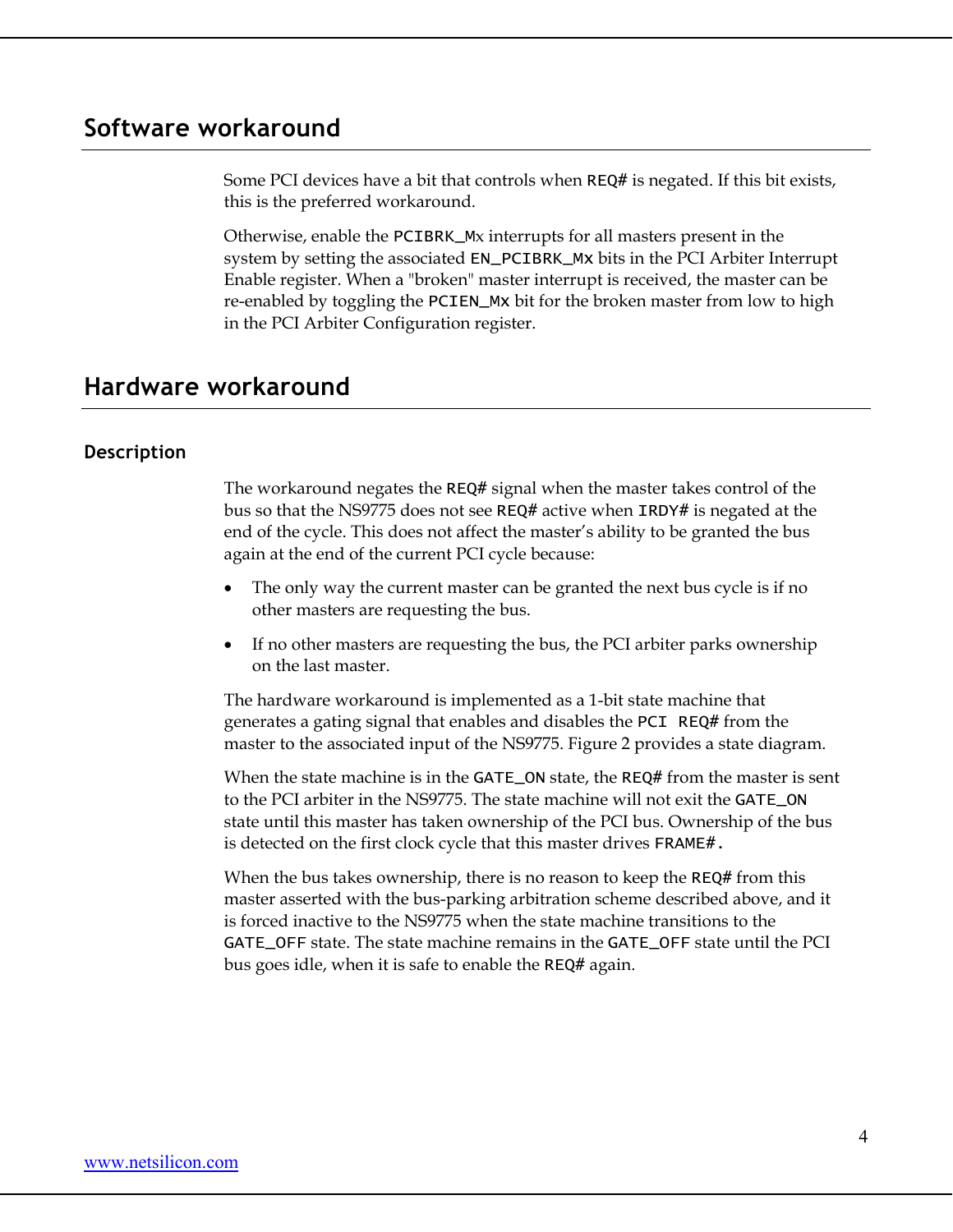

**Figure 2: Hardware workaround state diagram** 

#### **Sample implementation**

Figure 3 shows a sample implementation. This implementation uses only 2-input logic gates. Implementations that use gates with more inputs would result in fewer levels of logic. Also, all the combinatorial logic could be implemented using spare resources in an already existing PLD or FPGA in the target application. Timing must be met in whatever implementation is chosen.

A sample timing analysis for this implementation using ALVC and LVC logic families is provided in the tables that follow to illustrate the timing parameters that must be considered in any implementation. In all these tables, the maximum PCI clock of 33Mhz is assumed.

Table 1 shows the worst-case setup timing path to the D-input of U1B.

Table 2 and Table 3 show the worst-case setup timing through both paths of U2D to any of the REQx# inputs of the NS9775.

Table 4 shows the worst-case hold timing path to any of the REQX# inputs of the NS9775 through U2D. Only the REQ\_GATE# path is shown because the REQ# path meets the 0ns hold requirement by default because all PCI signals have a hold time of 2ns, per the PCI specification, and that compensates for the 2ns of allowable PCI clock skew. For the same reason, no table is provided for the hold time analysis for the D-input of U1B using any of the PCI signals.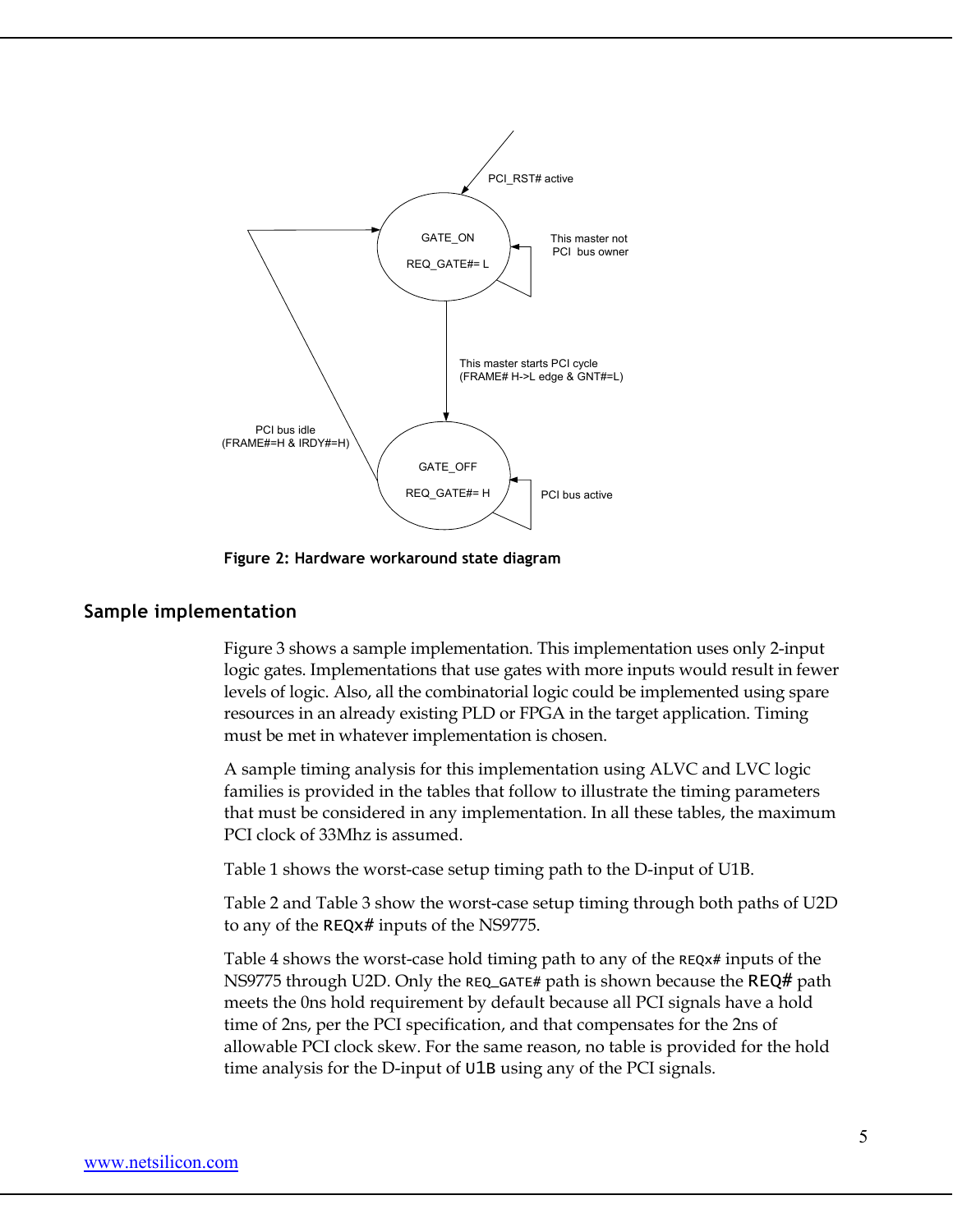Another path exists from U1A-Qn, but this is not a concern because the PCI\_CLOCK skew between U1A and U1B is insignificant. Also the feedback path from U1B-Q is not a concern because it would satisfy the 0ns hold requirement of the 74LVC74 without any gate delays.



#### **Figure 3: Hardware workaround sample implementation**

| <b>Timing parameter</b>                  | Time (ns) | <b>Notes</b>                                          |
|------------------------------------------|-----------|-------------------------------------------------------|
| PCI clock period                         | 30        | 33Mhz max PCI clock                                   |
| PCI CLOCK valid to FRAME#<br>valid (max) | (11)      | PCI specification                                     |
| Delay through U2A (max)                  | (2.8)     | 74ALVC32                                              |
| Delay through U2B (max)                  | (2.8)     | 74ALVC32                                              |
| Delay through U2C (max)                  | (2.8)     | 74ALVC32                                              |
| Delay through U3C (max)                  | (3.0)     | 74ALVC00                                              |
| U <sub>1</sub> B setup (max)             | (2.0)     | 74LVC74 (ALVC not used because it is<br>sole-sourced) |
| PCI clock skew (max)                     | (2.0)     | PCI specification                                     |
| Trace delay (max)                        | (2.0)     | Very conservative estimate                            |
| Margin to U1B                            | 1.6       |                                                       |

This table describes the timing parameters:

**Table 1: Worst-case setup timing path to D-input of U1B**